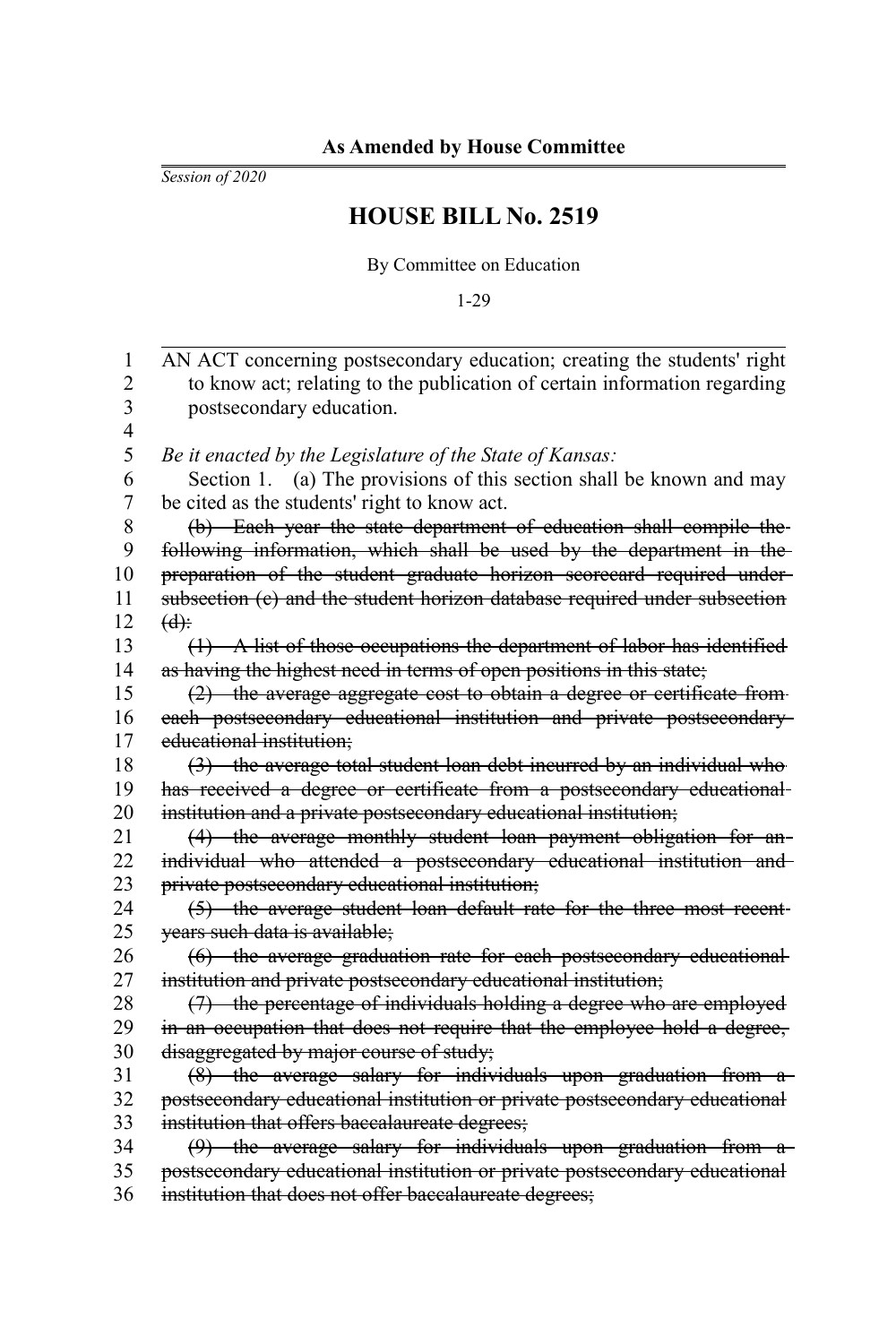HB 2519—Am. by HC 2

| 1              | $(10)$ the average salary for individuals upon completion of any of the       |
|----------------|-------------------------------------------------------------------------------|
| $\overline{2}$ | following:                                                                    |
| 3              | (A) An apprenticeship program;                                                |
| $\overline{4}$ | (B) a high school credential program; or                                      |
| 5              | (C) a career and technical education certificate program; and                 |
| 6              | $(11)$ the base salary for an individual who enlists in each of the           |
| $\overline{7}$ | branches of the United States armed forces.                                   |
| 8              | $(e)$ (1) The state department of education shall prepare and publish on      |
| 9              | its website a student graduate horizon scorecard in accordance with this-     |
| 10             | section. On or before October 15, 2021, and each year thereafter, the         |
| 11             | department shall distribute the student graduate horizon scorecard to the     |
| 12             | school guidance counselors in each public secondary school in the state.      |
| 13             | (2) The student graduate horizon scorecard shall contain the                  |
| 14             | following information:                                                        |
| 15             | (A) A list of the 50 courses of study leading to a bachelor's degree          |
| 16             | whose graduates earn the highest average salary upon graduation;              |
| 17             | (B) a list of the 20 courses of study or educational programs offered         |
| 18             | by private postsecondary educational institutions whose graduates earn the    |
| 19             | highest average salary upon graduation or completion of such program;         |
| 20             | (C) a list of the 25 occupations the department of labor has identified       |
| 21             | as having the highest need in terms of open positions in this state; and      |
| 22             | (D) a list of the branches of the United States armed forces that-            |
| 23             | includes the following information for each branch:                           |
| 24             | (i) First-time enlistment rate;                                               |
| 25             | (ii) base salary, including benefits and the average signing bonus; and       |
| 26             | (iii) necessary armed services vocational aptitude battery score.             |
| 27             | $(d)$ (1) On or before July 1, 2021, the state department of education        |
| 28             | shall establish a student horizon database to serve as an online tool for-    |
| 29             | students to compare postsecondary education options. The student horizon      |
| 30             | database shall contain a list of the 50 postsecondary educational             |
| 31             | institutions and private postsecondary educational institutions that have the |
| 32             | highest enrollment in the immediately preceding year.                         |
| 33             | (2) The student horizon database shall provide a searchable database          |
| 34             | of the following information for postsecondary educational institutions and   |
| 35             | private postsecondary educational institutions that allows for comparison     |
| 36             | of such information based on the user's data category selections:             |
| 37             | $(A)$ The average annual cost of attendance;                                  |
| 38             | $(B)$ the graduation rate;                                                    |
| 39             | (C) the average annual salary of an individual upon graduation;               |
| 40             | (D) the average annual salary of an individual who has withdrawn-             |
| 41             | from such institution prior to graduation;                                    |
| 42             | (E) the average salary upon graduation or completion of each of the           |
| 43             | five major courses of study or educational programs that have the highest     |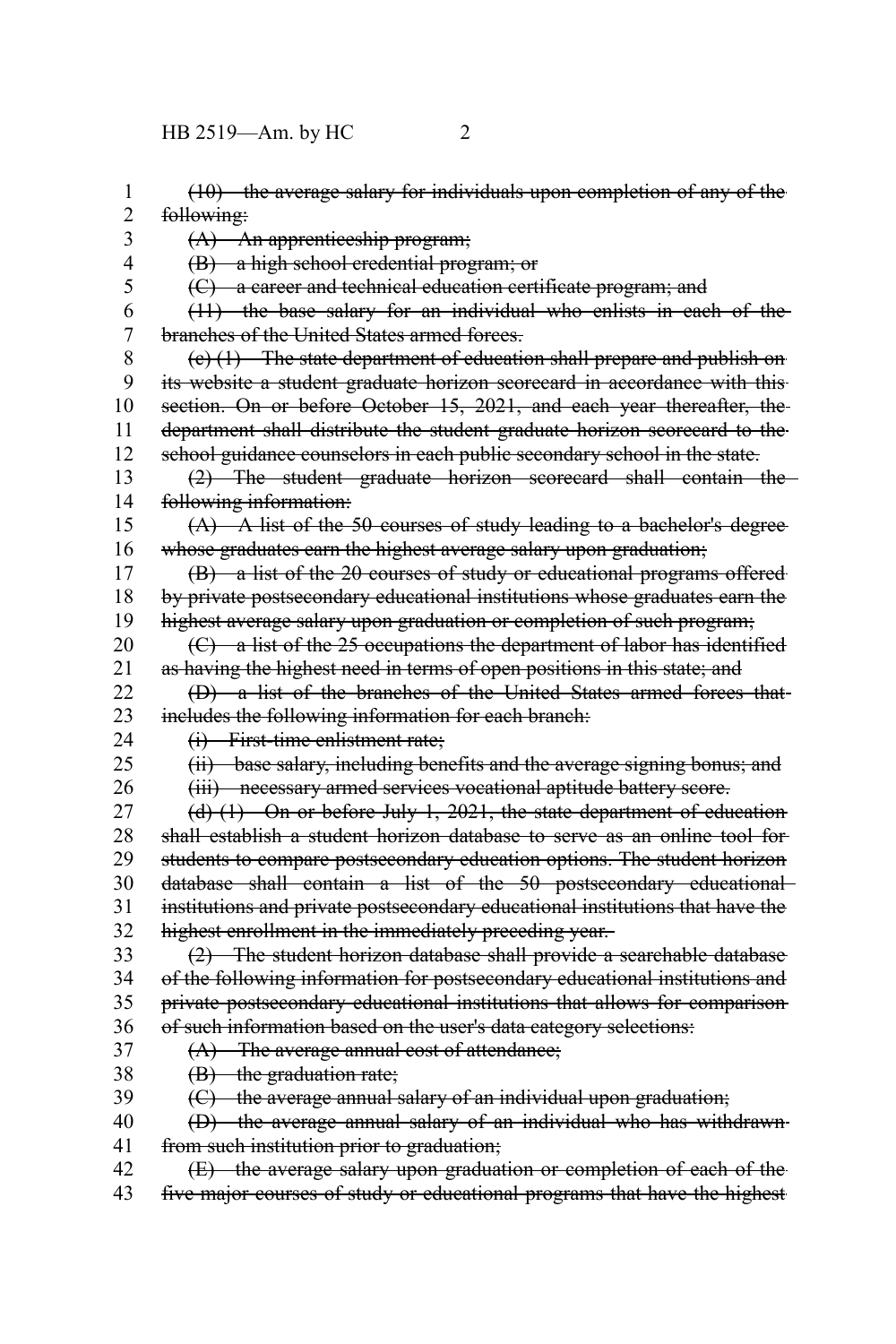enrollment in the immediately preceding year; (F) the average enrollment of students who are enrolled on a fulltime basis, as defined by such institution; (G) the socio-economic demographics of such institution; (H) the racial and ethnic demographics of such institution; (I) the family income demographics of such institution; (J) the percentage of former students who are not in default on any student loan obligations; (K) the average total student debt obligations for an individual upon graduation; (L) the aggregate number of students who accepted financial assistance in the form of student loans; (M) the average monthly student loan payment obligation for an individual upon graduation; (N) the number of students who re-enroll in such institution after the first year of enrollment; (O) for the cohort of students who enrolled in such institution for the first time 12 years prior to the current year, the number of such students who graduated, withdrew from such institution, transferred away fromsuch institution or who are currently enrolled in such institution; and (P) the percentage of individuals holding a degree from such institution who are employed in an occupation that does not require that the employee hold a degree, disaggregated by major course of study. (3) The student horizon database shall include a function whereby the user may select a course of study or educational program at a particular postsecondary educational institution or private postsecondary educational institution and receive an electronic response that provides an overview of such course of study or educational program. Such response shall be in a form substantially similar to the following: "For every 100 students who start [course of study or educational program] at [postsecondaryeducational institution or private postsecondary educational institution], [number] will graduate or complete such program in six years, and of those students, [number] will be employed at an average annual starting salary of [salary amount] within six months after graduation or completion of such program. The average student loan debt for students upon graduation or completion of such program will be [debt amount]. The average total cost for a degree or certificate in [course of study or educational program] is [average total cost amount]. Those students who do not graduate or complete such program will incur an average student loan debt of [debt amount]." **(b) On or before October 15, 2021, and each year thereafter, the** 1 2 3 4 5 6 7 8 9 10 11 12 13 14 15 16 17 18 19 20 21 22 23 24 25 26 27 28 29 30 31 32 33 34 35 36 37 38 39 40 41

**state department of education shall ensure the distribution, including by electronic communication, to each student or each student's** 42 43